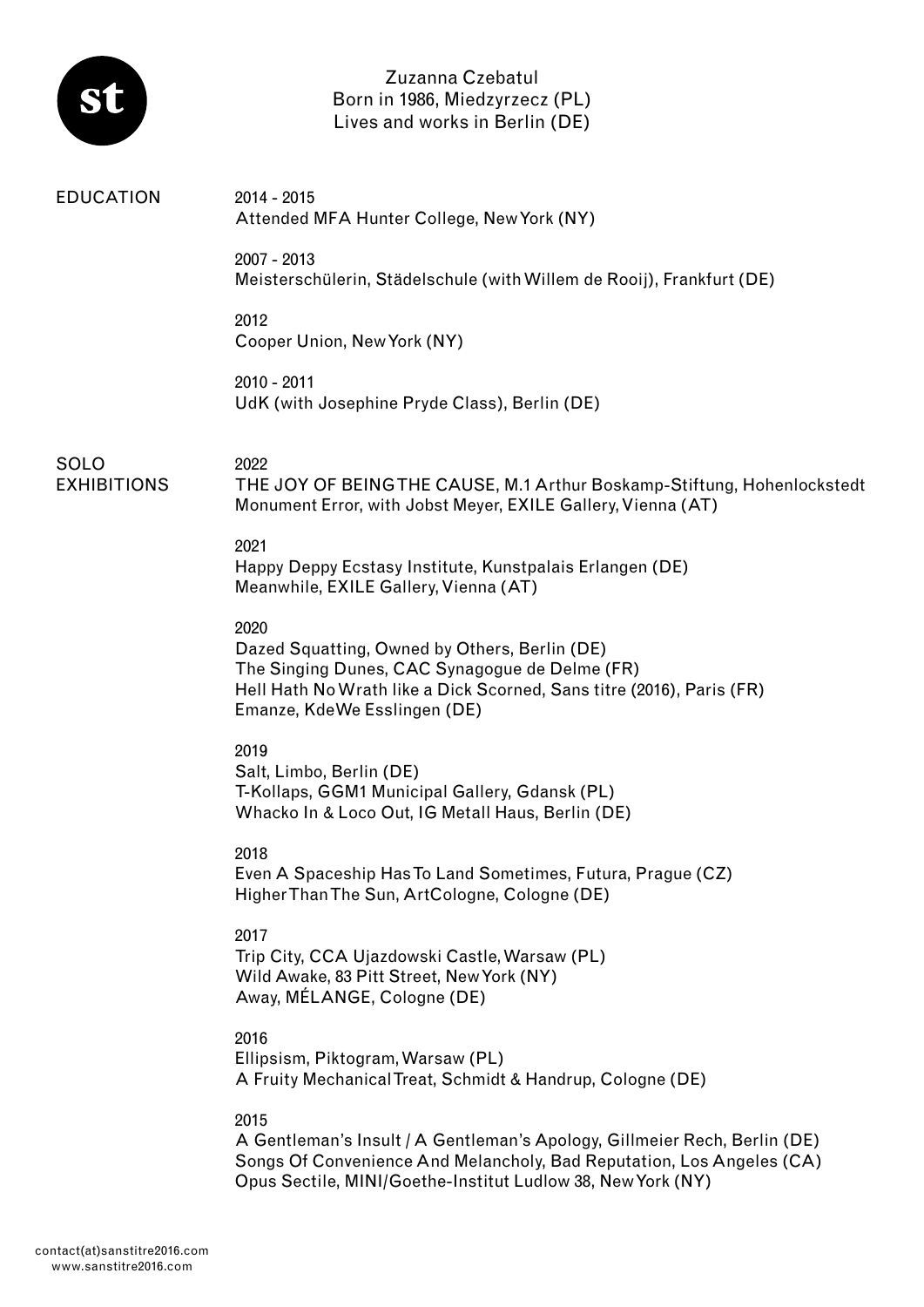# SELECTED **GROUP** EXHIBITIONS

2022 Geneva Biennale: Sculpture Garden, Geneva (CH) (upcoming) Pas sommeil, Les Champs Libres, Frac Bretagne, Rennes (FR) (upcoming) Pas le temps de tout détruire sans doute, Sans titre (2016), Paris (FR) Sun Kissed, NÉVÉ, Los Angeles (CA)

### 2021

Out Now, Uferhallen Berlin (DE) Untitled (Matchstick), Wilhelm Hallen, Berlin (DE) Park Platz, Berlinische Galerie, Berlin (DE) She Classicita, Polana Institute, Warsaw (PL) BT 14 Baltic Triennale, Vilnius (LT) Der Katalysator, Museum Morsbroich, Leverkusen (DE) Techno-Worlds, touring exhibition | Wanderausstellung, Goethe-Institut The Forage, Æ Project Berlin (DE) Eclipse, A7 Athens Biennale, Athens (GR) Common Ground, BUFA Studios, Berlin (DE) Three is a Crowd, Wroclaw Biennale, Wroclaw (PL) Care About Everybody, The Fairest Berlin (DE) Sculpture Route, The Forage Berlin (DE) Party de Campagne, CAC Synagogue de Delme, Delme (FR)

## 2020

Parasite, PiK Deutz, Cologne (DE) La Psychologie des Serrures, CAN Neûchatel (CH) Studio Berlin, Berghain, Berlin (DE) Eat the Museum, Kurator, Rapperswil (CH) Die Sonne nie swieci tak jak Słonce, Trafostacja Szczecin (PL) Walking on Ice, XC. HuA Gallery, Berlin (DE) Nie-Pokoje, GGM1 Municipal Gallery, Gdansk (PL)

## 2019

Good As Hell, EVBG, Berlin (DE) AGM, Somerset House, London (UK) The Spirit of Nature and Other Fairy Tales, Muzeum Slaskie, Katowice (PL) Schluss Mit Reden, Spiele Wir!, Kunsthalle Lingen (DE) Orient, Kunsthalle Bratislava (SK) Even Still Sexy, UGM Maribor Art Gallery, Maribor (SI) Bad Romance, +DEDE Gussglashalle, Berlin (DE)

## 2018

A Hermeneutic Network, DECAD, Berlin (DE) Holistic House, Horse & Pony, Berlin (DE) Art Ingredients, BWA Lublin (PL) Love & Resistance, A.M. 180, Prague (CZ) Acéphale, AQB, Budapest (HU) Girls 3000, Galerie Martinetz, Cologne (DE) Jutro, Castor Projects, London (UK) Ordination, organised by Sophie Tappeiner & Kerstin von Gabain The Same As Ever, But More So, Braunsfelder Family Collection, Cologne (DE) Sculpture Park, Galerie Lisa Kandlhofer, Vienna Contemporary (AT) Miete, Strom, Instagram, Walch&Winkler, Berlin (DE) Wielcy sarmaci, wielkie sarmatki tego kraju, BWA Tarnów (PL)

## 2017

Warsaw Under Construction IX, Palace for Culture & Science, Warsaw (PL) I Scream, You Scream, We All Scream for Ice Cream, Fondazione Baruchello, Rome (IT)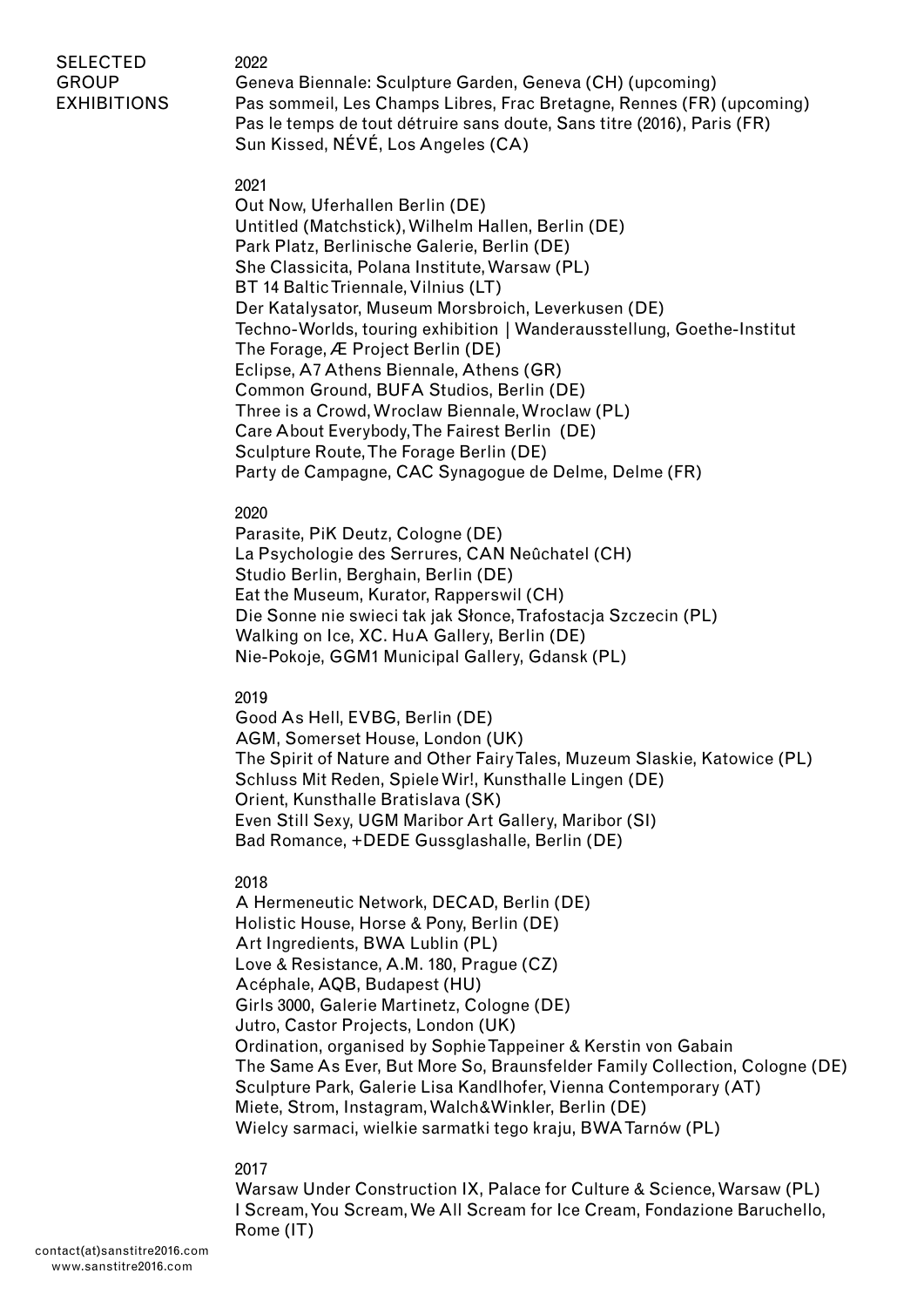Hoolifemmes, Muzeum Of Modern Art Warsaw / Sopot (PL) Cum-Ex, IG-Metall Haus, Berlin (DE) Amazing Girls / It's Complicated, Kevin Space, Vienna (AT) Divorce - Paroxysm of Union, Kunsthalle Freeport, Athens (GR) Grotto Capitale, Exile Gallery, Berlin (DE) The New Normal, UMAM Beirut (LB) Preparatory Portrait of A Young-Girl, Plato, Ostrava (CZ) Tropical Hangover, Tenderpixel, London (UK) Picha/Bilder, Collectors Room, Berlin (DE) Small, Galerie Sexauer, Berlin (DE)

### 2016

GMT + 1, Platform Stockholm (SE) Nic o Was Bez Naz, Palace of Culture & Science, Warsaw (PL) Not Fair, Palace of Culture and Science, Warsaw (PL) Trans Sculpture, Funkhaus Berlin (DE) Lemonopita, Lage Egal Raum Für Aktuelle Kunst, Berlin (DE) The Art of the Matter, Contemporary Art Museum St.Louis (MO)

### 2015

A Perfect Lie, Jeanroch Dard, Brussels (BE) Caught In The Act, KRYIA3000, New York (NY) Nothing Ever Happened, Chapter 61, New York (NY)

#### 2021

AWARDS GRANTS **RESIDENCIES** & TEACHING

Guest Professorship, FavU Art Academy Brno, Brno (CZ) Stipend, Neustart Kultur, Kunststiftung Bonn (DE) Research Grant, Berliner Senat (DE) Artist Talk, Berlinische Galerie (DE)

#### 2020

Neustart Kultur Grant | Zuschuss Kunststiftung Bonn (DE) Artist Talk, Goethe Institut, Nancy (FR) Travel Grant, Hessische Kulturstiftung, New York (NY) Exhibition funding, Goethe-Institut, Nancy (FR) Exhibition funding, Polish Institute, Paris (FR)

### 2019

Tutor, Plato Ostrava Summer Academy 'School of Expressions' (CZ) Residency, Zamek Ujazdowski, Warsaw (PL) Artist Talk, Universität der Künste, Berlin (DE)

### 2018

A.I.R. Futura, Prague (CZ) Rupert Residency, Vilnius (LT)

# 2016

One Fine Day e.V. Nairobi (KE)

### 2015

SOMA Scholarship, México City (MX)

#### 2014

Fulbright Scholarship Fulbright Commission, Berlin (DE)